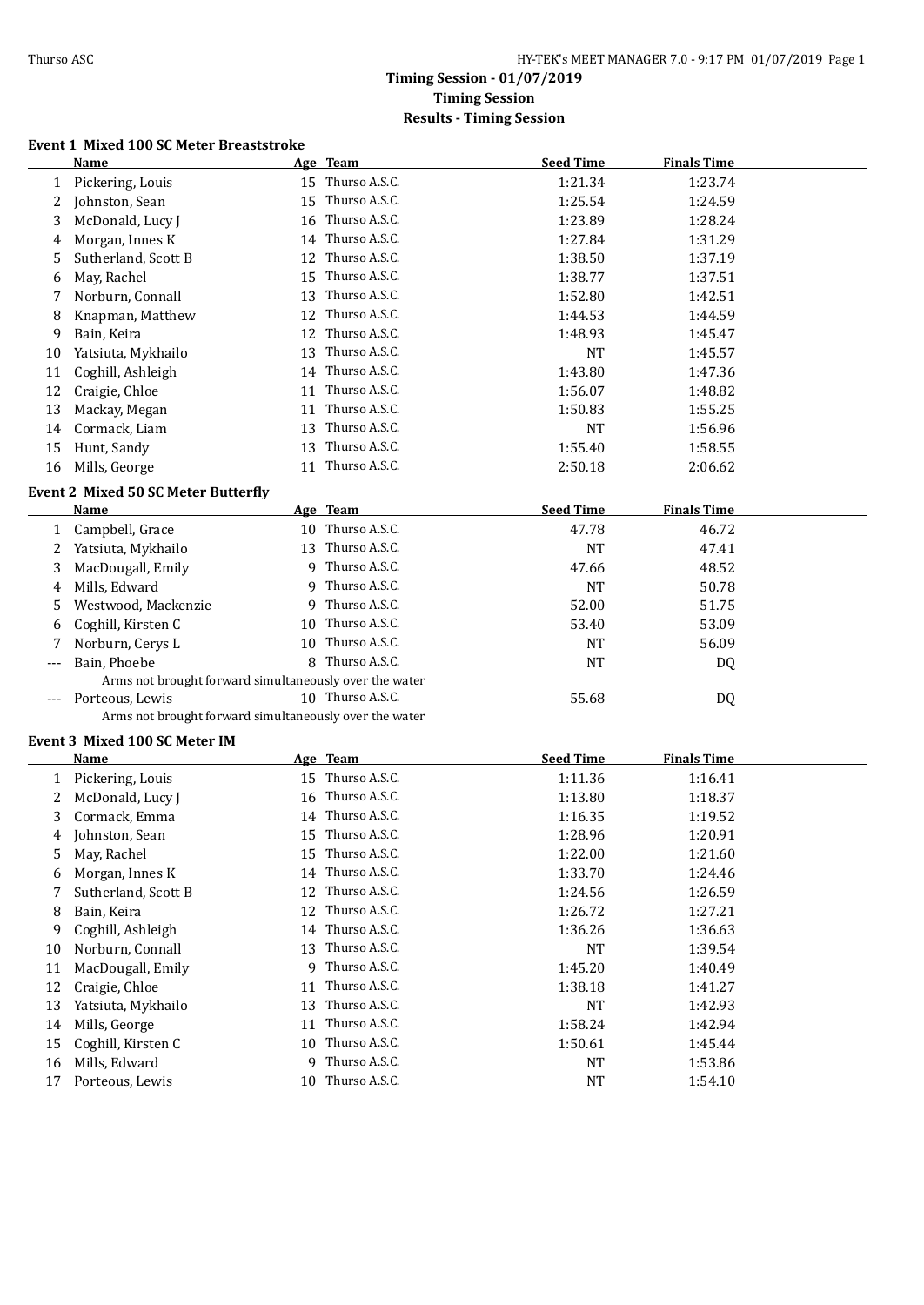### **Timing Session - 01/07/2019 Timing Session Results - Timing Session**

## **(Event 3 Mixed 100 SC Meter IM)**

|       | <b>Name</b>                                                                                |    | Age Team         | <b>Seed Time</b> | <b>Finals Time</b> |  |
|-------|--------------------------------------------------------------------------------------------|----|------------------|------------------|--------------------|--|
| 18    | Norburn, Cerys L                                                                           |    | 10 Thurso A.S.C. | NT               | 2:00.77            |  |
| $---$ | Bain, Phoebe                                                                               |    | 8 Thurso A.S.C.  | NT               | DQ                 |  |
|       | Arms not brought forward simultaneously over the water - fly                               |    |                  |                  |                    |  |
|       | Event 4 Mixed 50 SC Meter Freestyle                                                        |    |                  |                  |                    |  |
|       | <b>Name</b>                                                                                |    | Age Team         | <b>Seed Time</b> | <b>Finals Time</b> |  |
| 1     | MacDougall, Emily                                                                          |    | 9 Thurso A.S.C.  | 39.53            | 38.91              |  |
| 2     | Coghill, Kirsten C                                                                         |    | 10 Thurso A.S.C. | 42.16            | 42.73              |  |
| 3     | Campbell, Grace                                                                            |    | 10 Thurso A.S.C. | 41.22            | 43.54              |  |
| 4     | Porteous, Lewis                                                                            |    | 10 Thurso A.S.C. | 44.89            | 43.77              |  |
| 5     | Mills, Edward                                                                              |    | 9 Thurso A.S.C.  | 44.69            | 43.80              |  |
| 6     | Norburn, Cerys L                                                                           |    | 10 Thurso A.S.C. | 45.94            | 45.21              |  |
| 7     | Douglas, Blair                                                                             |    | 9 Thurso A.S.C.  | NT               | 46.38              |  |
| 8     | Hulse, Miriam                                                                              |    | 10 Thurso A.S.C. | 47.64            | 48.57              |  |
| 9     | Hunt, Daisy                                                                                |    | 10 Thurso A.S.C. | 48.97            | 48.62              |  |
| 10    | Mackenzie, Alana                                                                           |    | 10 Thurso A.S.C. | 51.70            | 48.85              |  |
| 11    | Bain, Phoebe                                                                               |    | 8 Thurso A.S.C.  | <b>NT</b>        | 52.52              |  |
|       |                                                                                            |    |                  |                  |                    |  |
|       | <b>Event 5 Mixed 100 SC Meter Backstroke</b>                                               |    |                  |                  |                    |  |
|       | Name                                                                                       |    | Age Team         | <b>Seed Time</b> | <b>Finals Time</b> |  |
|       | 1 Pickering, Louis                                                                         |    | 15 Thurso A.S.C. | 1:13.72          | 1:18.23            |  |
| 2     | Cormack, Emma                                                                              |    | 14 Thurso A.S.C. | 1:17.32          | 1:19.00            |  |
| 3     | Sutherland, Scott B                                                                        |    | 12 Thurso A.S.C. | 1:26.81          | 1:29.94            |  |
| 4     | Morgan, Innes K                                                                            |    | 14 Thurso A.S.C. | 1:33.85          | 1:31.99            |  |
| 5     | Knapman, Matthew                                                                           |    | 12 Thurso A.S.C. | 1:27.66          | 1:32.49            |  |
| 6     | Mackay, Megan                                                                              |    | 11 Thurso A.S.C. | 1:28.47          | 1:34.79            |  |
| 7     | Coghill, Ashleigh                                                                          |    | 14 Thurso A.S.C. | 1:36.95          | 1:38.66            |  |
| 8     | Craigie, Chloe                                                                             |    | 11 Thurso A.S.C. | 1:34.93          | 1:40.75            |  |
| 9     | Mills, George                                                                              |    | 11 Thurso A.S.C. | 1:35.03          | 1:41.75            |  |
| 10    | Cormack, Liam                                                                              |    | 13 Thurso A.S.C. | 1:43.01          | 1:44.24            |  |
| 11    | Hunt, Sandy                                                                                | 13 | Thurso A.S.C.    | 1:43.39          | 1:45.59            |  |
| 12    | Yatsiuta, Mykhailo                                                                         |    | 13 Thurso A.S.C. | <b>NT</b>        | 1:56.43            |  |
|       | <b>Event 6 Mixed 50 SC Meter Breaststroke</b>                                              |    |                  |                  |                    |  |
|       | Name                                                                                       |    | Age Team         | <b>Seed Time</b> | <b>Finals Time</b> |  |
| 1     | MacDougall, Emily                                                                          |    | 9 Thurso A.S.C.  | 56.31            | 54.77              |  |
| 2     | Coghill, Kirsten C                                                                         |    | 10 Thurso A.S.C. | 53.84            | 54.97              |  |
| 3     | Campbell, Grace                                                                            |    | 10 Thurso A.S.C. | 59.13            | 59.75              |  |
| 4     | Westwood, Mackenzie                                                                        |    | 9 Thurso A.S.C.  | 58.68            | 1:00.37            |  |
| 5     | Bain, Phoebe                                                                               |    | 8 Thurso A.S.C.  | <b>NT</b>        | 1:00.82            |  |
| 6     | Mackenzie, Alana                                                                           |    | 10 Thurso A.S.C. | 1:09.64          | 1:02.68            |  |
| 7     | Porteous, Lewis                                                                            |    | 10 Thurso A.S.C. | 1:01.51          | 1:03.09            |  |
| 8     | Mills, Edward                                                                              |    | 9 Thurso A.S.C.  | 1:04.94          | 1:04.98            |  |
| 9     | Hulse, Miriam                                                                              |    | 10 Thurso A.S.C. | 1:09.18          | 1:12.38            |  |
| $---$ | Douglas, Blair                                                                             |    | 9 Thurso A.S.C.  | NT               | DQ                 |  |
|       | At the turn or finish did not touch with both hands simultaneously/separated               |    |                  |                  |                    |  |
|       | Norburn, Cerys L                                                                           |    | 10 Thurso A.S.C. | 1:03.27          | DQ                 |  |
|       | Head did not break the surface before hands turned in at widest part of 2nd stroke after s |    |                  |                  |                    |  |
|       | <b>Event 7 Mixed 100 SC Meter Butterfly</b>                                                |    |                  |                  |                    |  |
|       | Name                                                                                       |    | Age Team         | <b>Seed Time</b> | <b>Finals Time</b> |  |
|       | 1 Pickering, Louis                                                                         |    | 15 Thurso A.S.C. | 1:10.01          | 1:17.62            |  |
|       |                                                                                            |    |                  |                  |                    |  |